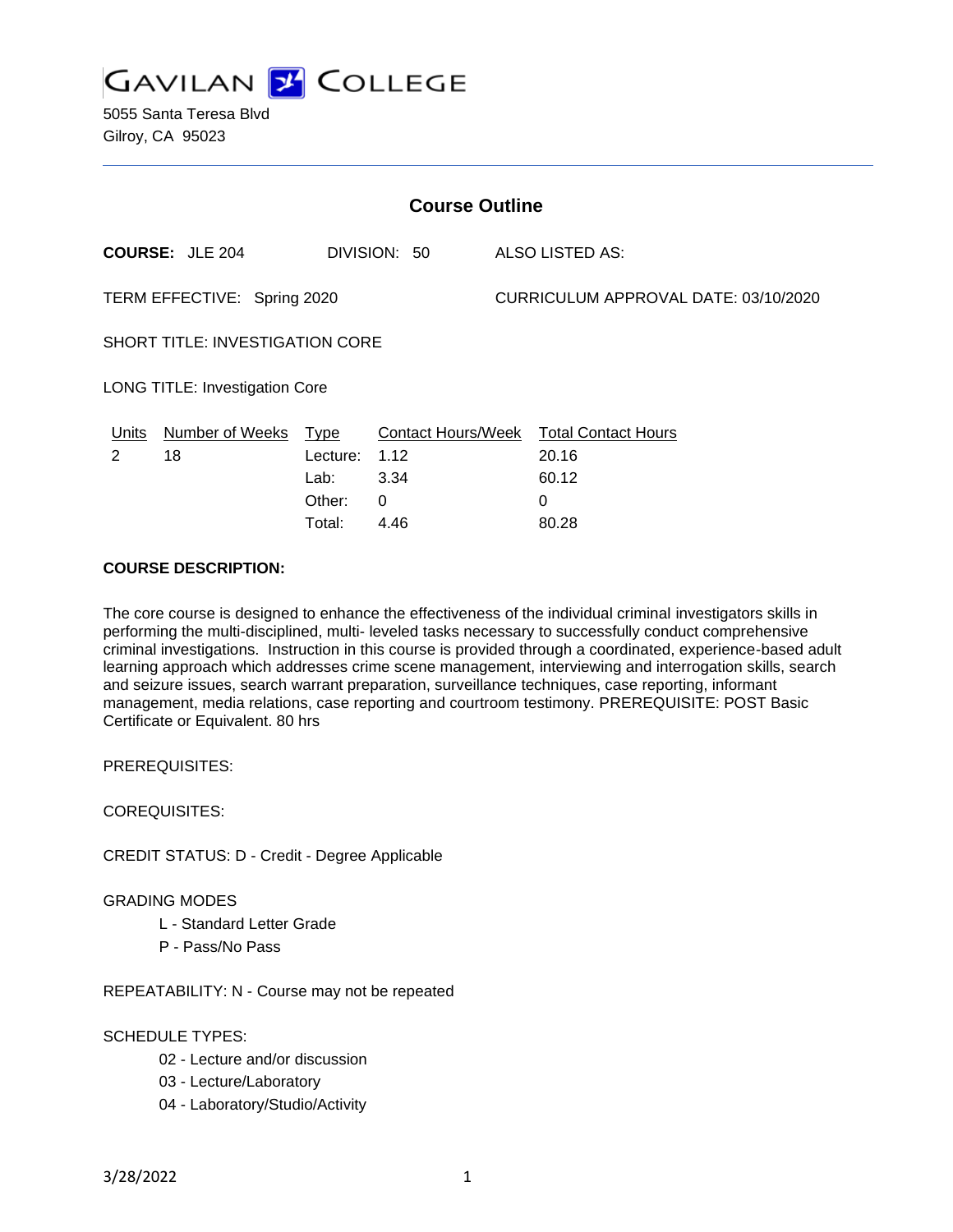### **STUDENT LEARNING OUTCOMES:**

By the end of this course, a student should:

1. Identify evidence at a crime scene and demonstrate the proper techniques for handling, packaging and preserving physical evidence.

2. Demonstrate the ability to work with victims and witnesses through the effective application of interviewing and interrogation techniques.

3. Demonstrate the proper procedure to legally obtain a search warrant and identify the advantages of using search warrants in an investigation, such as the ability to make an arrest without an arrest warrant when serving a search warrant.

4. Identify various resources available for obtaining information including internet, non-internet, government and non-government resources.

### **CONTENT, STUDENT PERFORMANCE OBJECTIVES, OUT-OF-CLASS ASSIGNMENTS**

Curriculum Approval Date: 03/10/2020

### **LECTURE CONTENT:**

Content:

I. Introduction

- A. ICI (Institute of Criminal Investigations) History
- 1. ICI Program development

2. 1987

- Job Analysis and Core Course Development
- 3. 1988-Present: Foundation Specialty Course Development
- B. POST (Peace Officer Standards and Training)
- 1. POST funded and managed
- 2. Robert Presley
- 3. Who is in charge of ICI at POST
- 4. ICI Website
- C. ICI Certificate
- 1. Types
- 2. Requirements
- 3. Specialty courses
- 4. Elective course criteria
- 5. Apply
- D. ICI Core Course Overview
- 1. POST Video
- 2. Experimental and experience based learning
- 3. Participant Introductions
- 4. Learning Goals
- 5. Four key investigative skills
- 6. Course Learning Objectives
- 7. Ground rules
- 8. Course content and design
- 9. Daily Schedule
- E. Class Assignments
- 1. Scenario Teams
- 2. Case Scenarios
- 3. Written Assignments
- 4. Assignment due dates
- 5. Evaluation of written assignments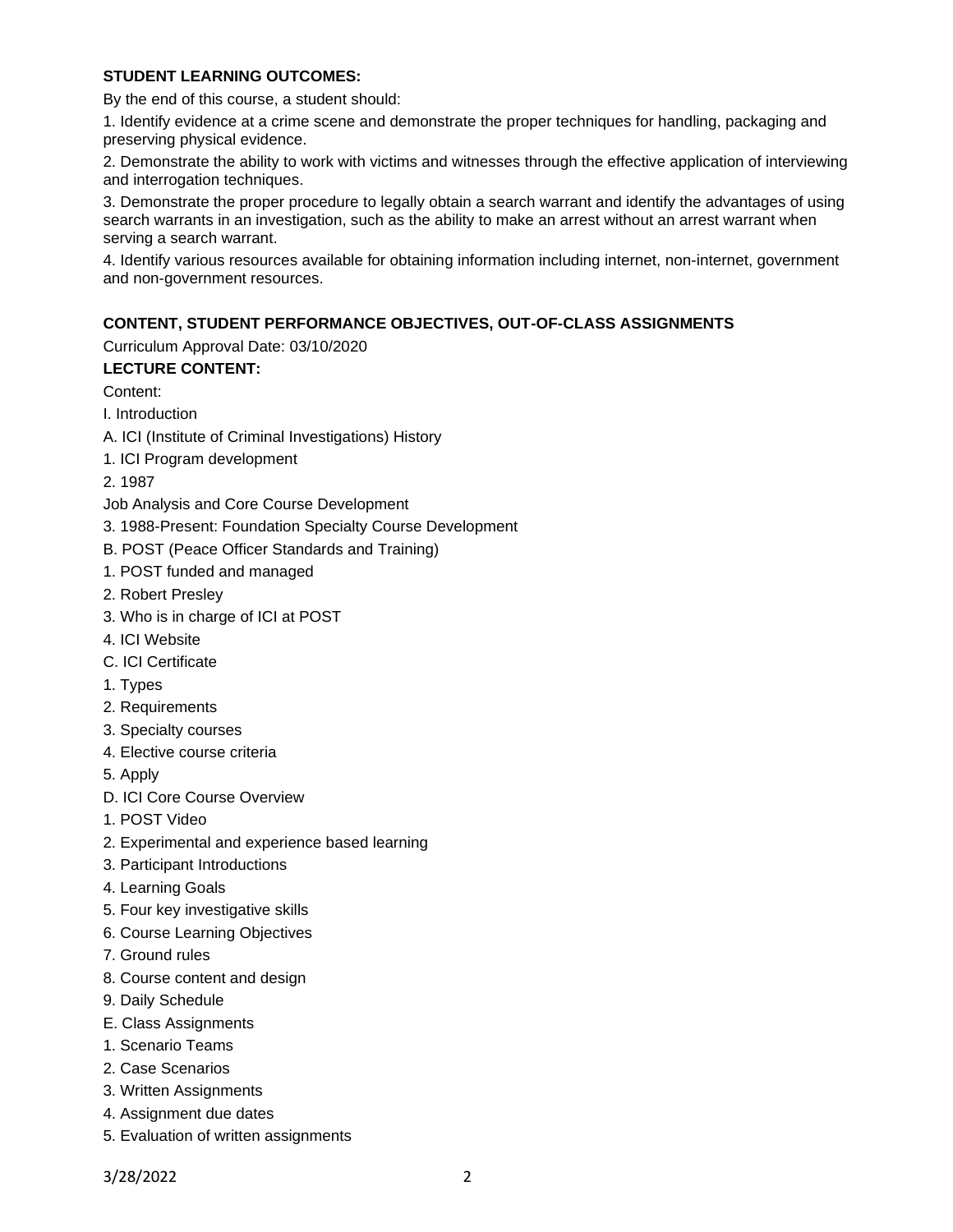## F.

Marsy's Law

- 1. Proposition 9
- 2. Reasons for Prop 9
- 3. Victim Defined
- 4. Victim's rights
- 5. Marsy's Card
- 6. Officer Responsibility
- 7. Reporting Procedures

Student Performance Objectives (SPO): Define Marsy's Law and identify the rights of the victim and the officer's responsibility in protecting those rights.

Out-of-Class

Assignments: Review Instructor Handouts

# **LAB CONTENT:**

- II. Managing the Crime Scene
- A. Physical Evidence in a Criminal Investigation
- 1. Concept of Physical Evidence
- B.
- Crime Scene Management
- 1. General Sequence of events at a Crime Scene
- 2. Detection of latent evidence
- 3. Recording at the crime scene
- 4. Processing Forensic
- Evidence
- 5. Preserving Evidence
- 6. Special Circumstances

Student Performance Objectives (SPO): List the sequence of events at a crime scene including recognizing and preserving

evidence, documentation, and special circumstances.

Out-of-Class Assignments: Review Instructor Handouts

III. Handling Evidence

- A. Handling evidence/ Packaging and
- preserving Physical Evidence
- 1. Packaging Materials
- 2. Preserving Evidence
- 3. Collecting evidence and swabbing items at the crime scene
- 4. Submitting to the

crime lab

- B. Biological Evidence from the Crime Scene to the Crime Laboratory
- 1. DNA/Biological Evidence
- 2. DNA made easy for law enforcement
- 3. CODIS: Combined DNA

Index System

Student Performance Objectives (SPO): Identify the proper techniques for handling and preserving physical evidence.

Out-of-Class Assignments: Review Instructor Handouts

IV. Crime Scene Reconstruction/ Practical Exercise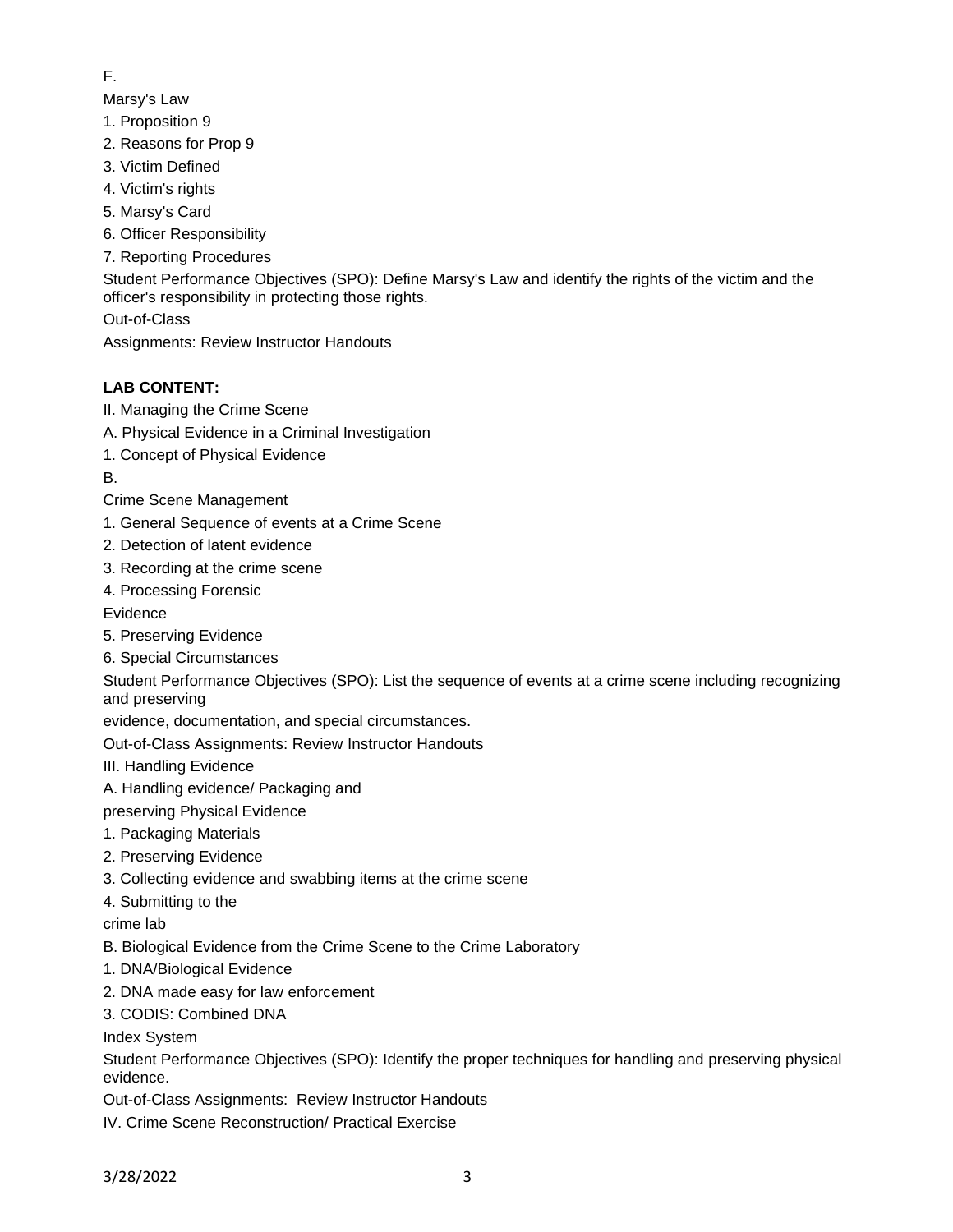- A. Processing of Crime Scenes
- 1. Photography
- 2. Evidence collecting and packaging
- B. Reconstruction of

Crime Scenes

- 1. Bloodstain Patterns
- 2. Trajectory
- 3. Victim/ suspect injuries
- C. Evidence Presentation and Critique of Collection/ Packaging

Student Performance

Objectives (SPO): Evaluate blood stain patterns, victim/suspect injuries, and other evidence found at a crime scene during class scenarios.

Out-of-Class Assignments: Review Instructor Handouts

- V. Interview and Interrogation
- A. Instructor Introduction and Class Format
- 1. Informal
- 2. Questions
- 3. Requests
- 4. Schedule

B.

History of Course

- C. Course Objectives
- 1. Basics
- 2. Advanced concept, tactics and techniques
- D. Cognitive Interview
- 1. What it is and isn't
- 2. Who to

use it on

- 3. Specific Purposes
- 4. Requirements
- 5. Four Step Process
- 6. Interview Techniques
- 7. Practical Exercises/ Debrief
- E. Confrontational

Interrogations

- 1. Why we fail
- 2. Predictable human behavior
- 3. Verbal/ nonverbal behavior principles
- 4. Proxemics
- 5. Interrogation room physical
- layout
- 6. Detecting deception
- 7. Bait Questions
- 8. Transitional Stories
- 9. Elimination questions
- 10. Ruses
- 11. Deception Tactics
- 12.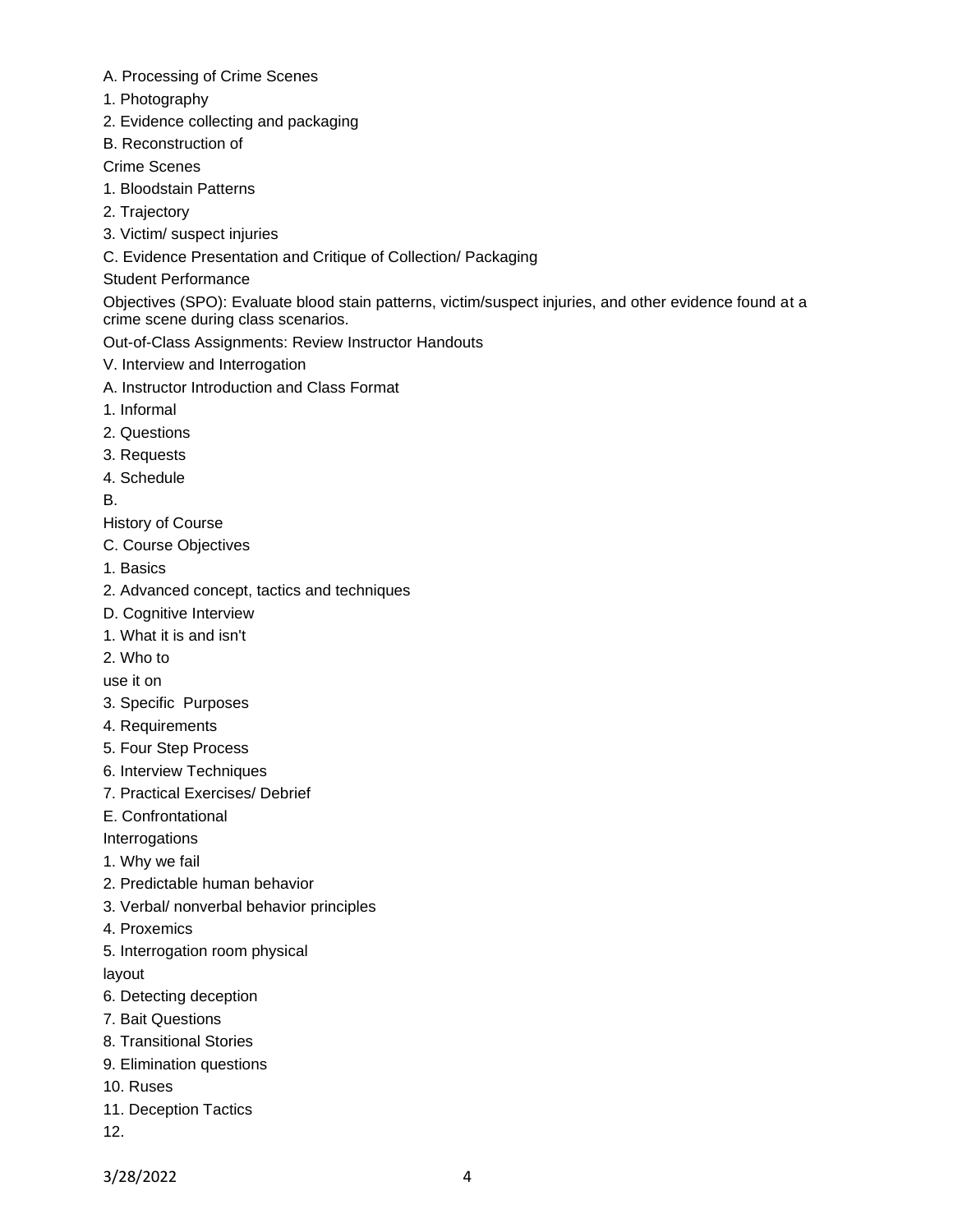Ten Step interrogation process

- 13. Themes
- 14. Letters of apology
- F. Interrogation Law
- 1. Four Admissibility "Hurdles"
- 2. For Miranda to apply
- 3.
- Interrogation defined
- 4. Breakout Session w/ Scenarios
- 5. Review Scenarios
- G. Practical Exercises/ Debrief
- Student Performance Objectives (SPO): Identify the differences
- between an interview and an interrogation and the techniques associate with each to elicit successful outcomes.
- Out-of-Class Assignments: Review Instructor Handouts
- VI. Search
- and Seizure Law review; Search Warrant Preparation
- A. Constitutional Provisions
- 1. 4th Amendment
- 2. California Constitution, Article 1, 13
- B. Proposition 8
- C. Search
- Warrants vs. SDTs
- 1. Search Warrants useful in Investigation Stage
- 2. Secrecy
- 3. Immediate release of information
- 4. Documents obtained are free
- D. Search
- Warrant Advantages
- 1. Deference by courts
- 2. Can make an arrest without an arrest warrant if serving a search warrant
- 3. No concern over consent withdrawal
- 4.
- Useful to keep Informant ID confidential
- 5. Qualified immunity for peace officers
- E. Search warrant drafting formula
- 1. The opening
- 2. The item list
- 3. The
- affiant's expertise
- 4. The justification
- 5. The probable cause section
- 6. The concluding section
- F. Special Requests
- 1. Photographing and videotaping
- 2. Assistance of federal officers
- 3. Use of civilian experts
- 4. Offsite forensic analysis of computers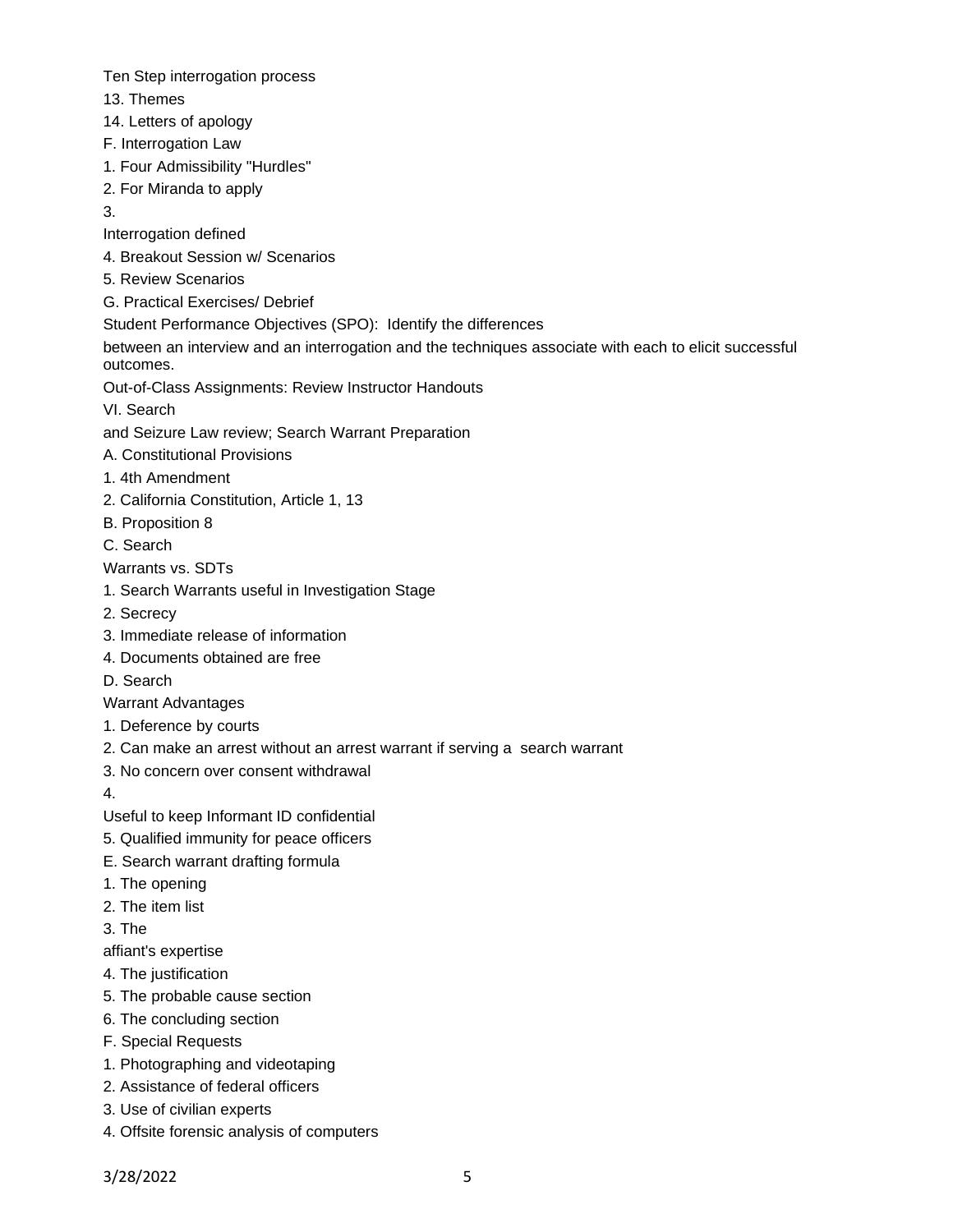- 5. Non-disclosure orders
- G. Statutory & Case Law search
- warrant issues
- 1. Newsman Privilege & PC 1524(g)
- 2. Special Masters
- 3. Privacy protection act
- 4. Electronic Communication Privacy Act
- 5. Types of
- Affidavits
- 6. Anticipatory search warrants
- 7. Magistrates
- 8. Search warrant service
- 9. Miscellaneous search warrant points
- 10. Reissuing of expired
- search warrants
- 11. Specific search warrant problems
- H. Good Faith Exceptions
- 1. Invalid search warrants
- 2. Invalid warrantless searches
- I. Basic Search and

Seizure Law

- 1. 3 types of police-citizen contacts
- 2. Exceptions to the search warrant requirement
- 3. Car searches
- 4. Questions
- Student Performance
- Objectives (SPO): Demonstrate the ability to properly draft a search warrant.
- Out-of-Class Assignments: Review Instructor Handouts
- VII. Media Relations
- A. Specific module

goals and expectations

- 1. Not a PIO (Public Information Officer) class
- 2. Inevitable encounters with the press
- 3. Take over for department's PIO in case of emergency
- 4. Agency's community image
- B. Necessity of good media relations
- 1. Maintain public trust
- 2. LE influences the media
- 3. LE's action are too important to ignore
- 4. Media is not going away
- 5. Will run the story whether we like it or not
- 6. LE can shape the story from the outset or be an observer
- 7. Bad news does not improve when
- in spotlight
- 8. Someday we're going to need them
- C. Disasters & the Penal Code
- 1. 409.5 (a)
- 2. 409.5(b)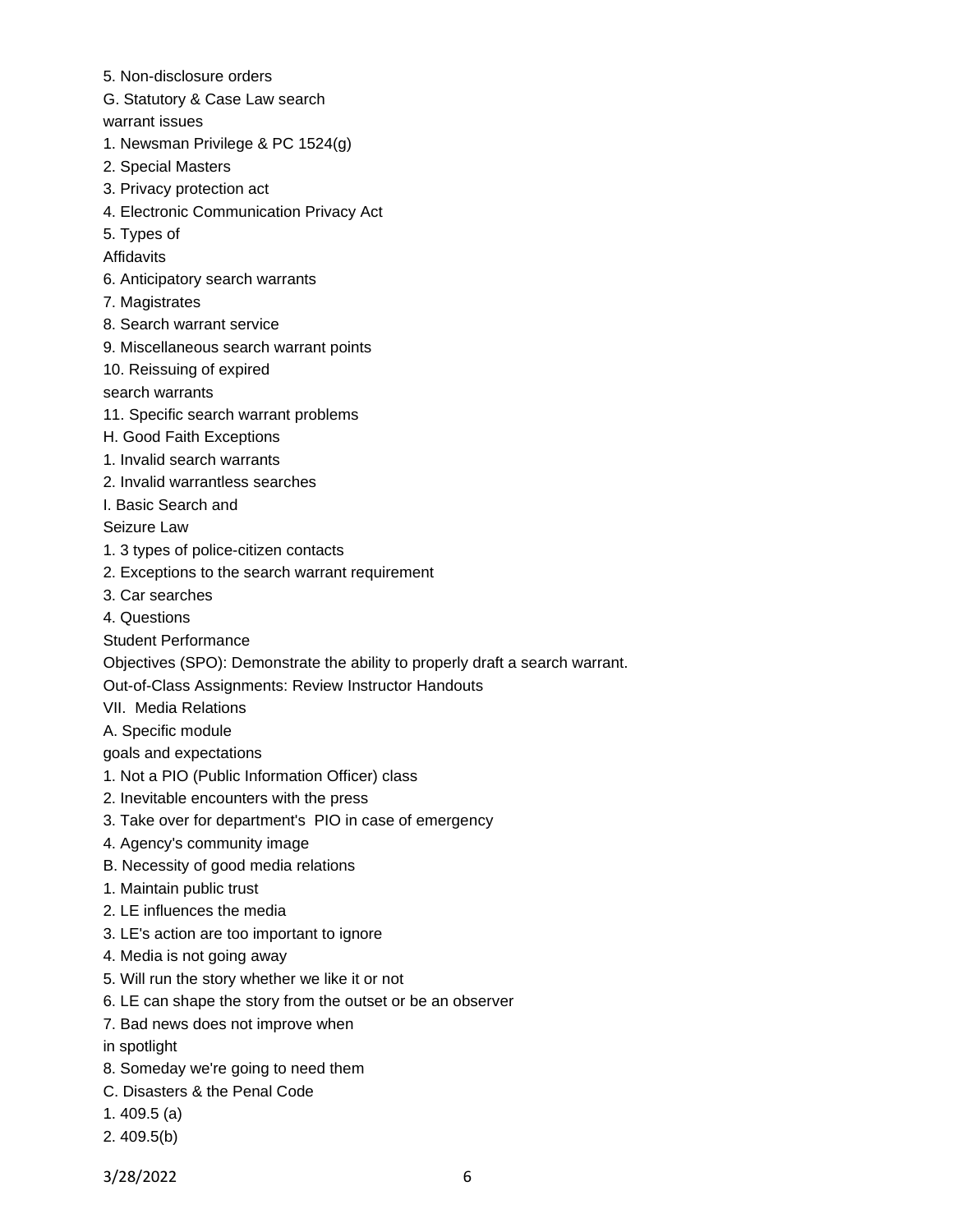- 3. 409.5 (c)
- 4. 409.5 (d)
- D. Case

Law- Disaster Sights and Crime Scenes

- 1. Leiserson (I) v. City of San Diego (1986)
- 2. Leiserson (II) v. City of San Diego (1988)
- 3. Crime Scenes within disaster sites
- 4. Media at the crime scenes
- 5. Justification for limiting access
- E. Briefing Considerations
- 1. Support with visual aids
- 2. Press release
- 3. Post-

Processing crime scene walk through

- F. Videos
- 1. Bad media examples
- 2. Good media examples
- G. Cultivating Good Media Relations
- 1. Ride-alongs
- 2. Reach

out

- 3. Meet and greets
- 4. Citizens academy
- 5. Involve the media
- H. Laws Governing the Release of Information
- 1. Government Code 6254 (f) (1)

2.

- Circumstances surrounding arrest
- 3. Government Code 6254 (f) (2)
- 4. Government Code 6254 (f) (3)

Student Performance Objectives (SPO): List ways to maintain good media

relations.

Out-of-Class Assignments: Review Instructor Handouts

- XIII. Sources of Information
- A. Specific module goals and expectations
- 1. Open sources of

information

- 2. Methods of obtaining information on people
- 3. Non-internet resources
- B. Parole LEADS (Law Enforcement Automated Data System)
- 1. Students who are LEADS

users

- 2. Information available
- 3. Photo line-up
- C. Internet Resources
- 1. What do we do that allows people to find us on the internet
- 2. Internet resources
- LE and non-LE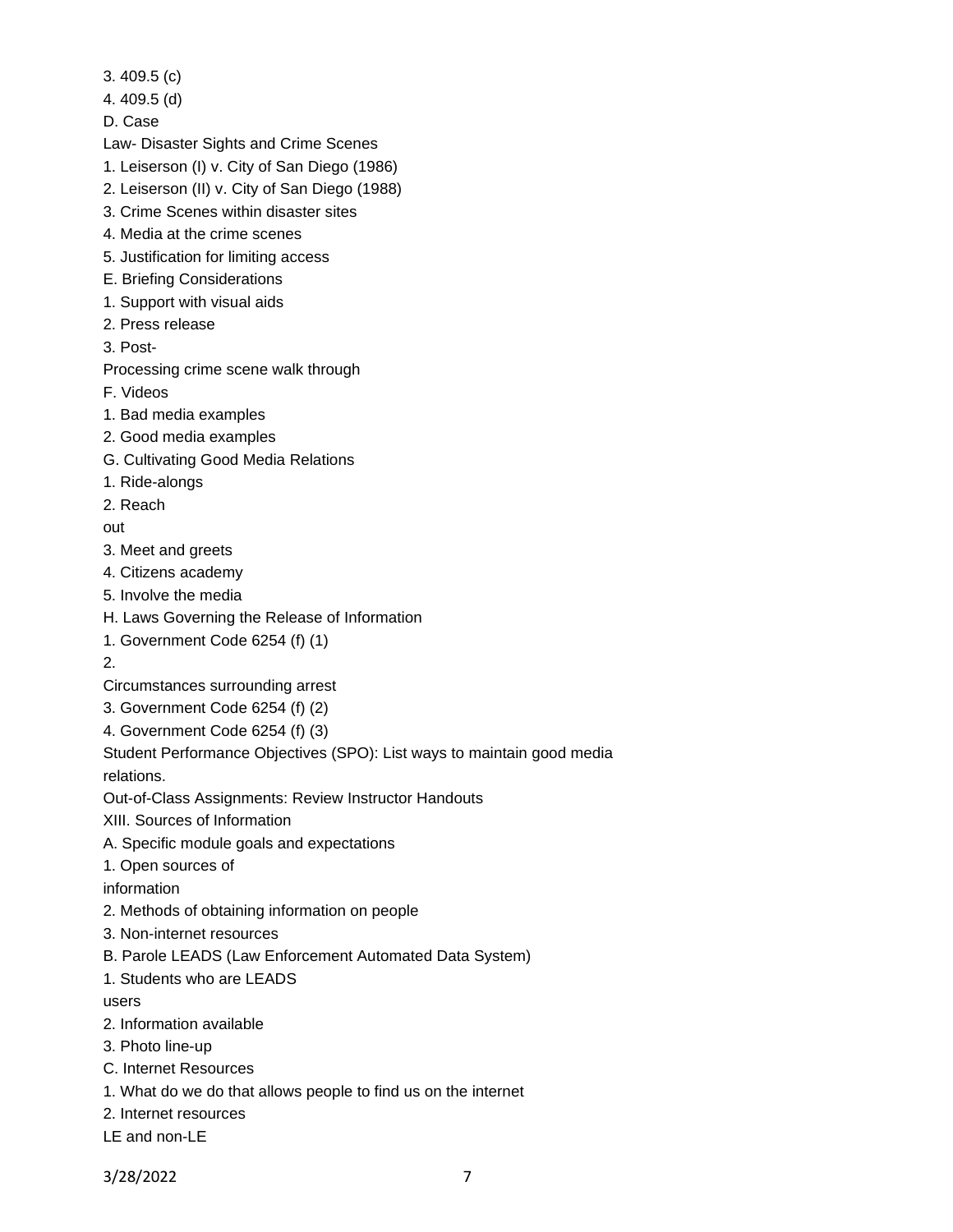- D. Documenting information obtained from the Web
- 1. Documented and backed up in
- 2. Reasons
- E. Highlight of specific sites of interest to LE

1.

Desert Snow/ Black Asphalt

- 2. Terrorism Answers
- F. Resources for removing information
- 1. Opt Out form for California Elected or Appointed Officials
- 2. Websites
- 3. Spokeo
- G. Social Media
- H. Mapping Sites
- I. Pay Sites
- J. Suspect Monitoring
- 1. GPS
- 2. Cell Phone Tracking
- K. Internet Addresses
- L. Email Fingering
- M. Officer Safety and Information Sites

Student Performance Objectives (SPO): List various methods of obtaining information on people through various sources during class

exercise.

Out-of-Class Assignments: Review Instructor Handouts

- IX. Surveillance Techniques
- A. Surveillance as an Investigative Tool
- B. Tema Complement
- 1.

Personnel

- 2. Vehicles
- C. Briefing Locations
- 1. Travel Time
- 2. Proximity to location
- 3. 24-hour surveillance
- D. Briefing
- 1. Operational

formats

- 2. Photographs
- 3. Background/ Associates
- 4. Criminal History
- 5. Types of Surveillance
- 6. Delegation of Responsibilities
- E. Jurisdictional

**Notifications** 

- 1. Requirement
- 2. Courtesy
- 3. Problems
- F. Radio Communications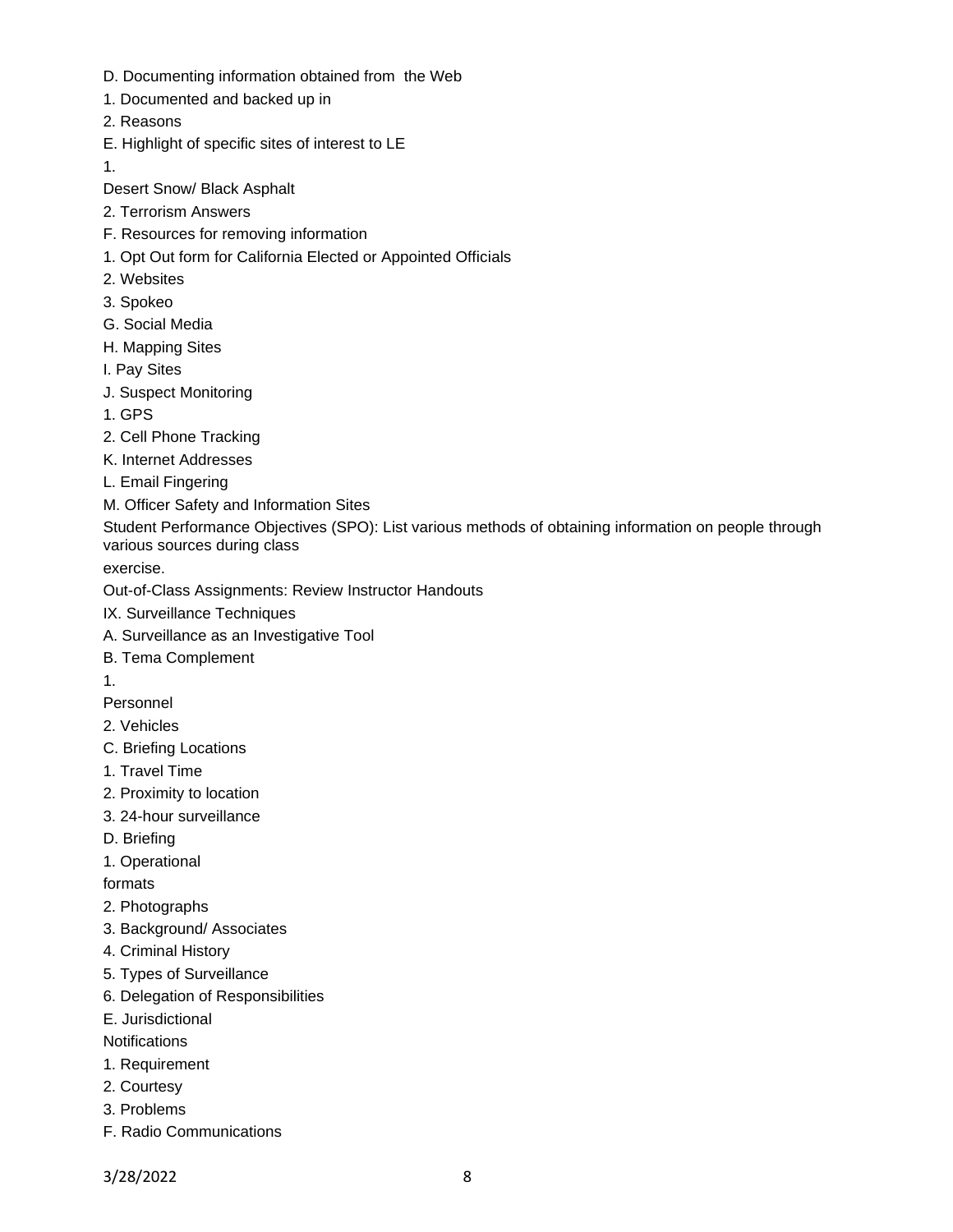- G. Stationary Surveillance
- 1. Vehicles used
- 2. Placement
- 3. Activities Monitored
- 4. Fixed Locations
- H. Mobile Surveillance
- 1. Paralleling
- 2. Rotation
- 3. Transfers
- I. Traffic Laws: Unmarked Vehicles
- J.
- Freeway Surveillance
- 1. On-ramps
- 2. Off-ramps
- K. Night Surveillance
- L. Foot Surveillance
- M. Helicopter Surveillances
- 1. Radio Communication
- 2.

Noise

- 3. Fuel Consumption
- N. Erratic Driving
- O. Equipment
- 1. Binoculars
- 2. Bird-dog
- 3. Photographic Equipment
- 4. Raid Jacket/ Vest
- 5. Weapons
- P. Attire
- Q. Practical Surveillance Exercise
- 1. Vehicle
- 2. Foot

Student Performance Objectives (SPO): Demonstrate the techniques for staging an effective vehicle and foot surveillance.

- Out-of-Class Assignments: Review Instructor Handouts
- X. Case Management and Investigative Problem Solving
- A. Definition of Case Management
- 1. Process
- 2. Prioritizing
- 3. Managing
- 4. Documenting
- 5. Base on available resources
- B. Prioritization
- 1. Process for prioritizing patrol calls
- 2. New information
- C. Time in a Workday
- 1. Limited amount of time per workday
- 2. Ways to spend available time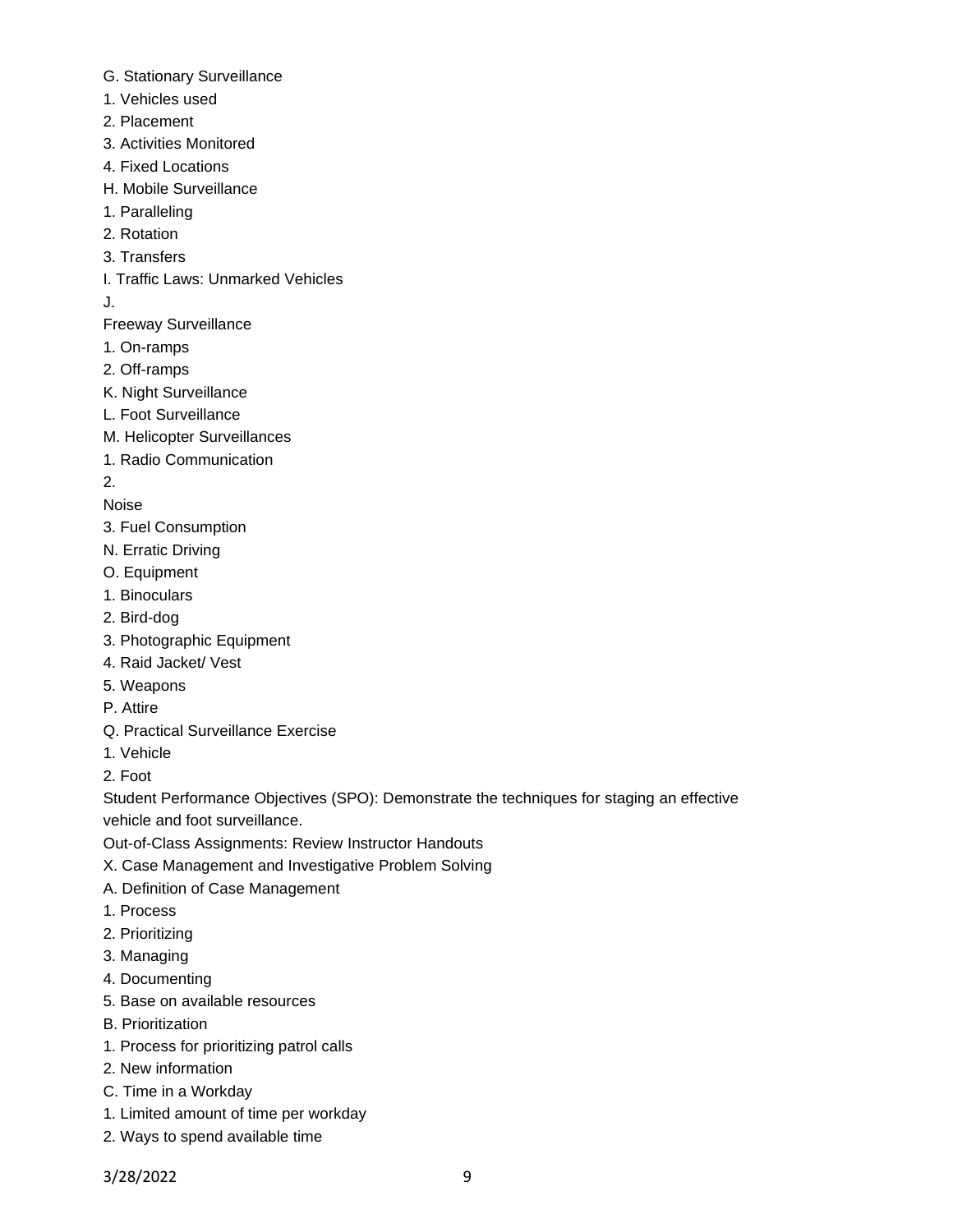- D. Time Control
- 1. Things an investigator can

control

- 2. Things an investigator cannot control
- E. People involved in a case
- 1. Suspects
- 2. Witnesses
- 3. Victims
- 4. Other Stakeholders
- 5. Law Enforcement Resources
- 6. Media
- 7. Prosecutors
- F. Places connected with a case
- 1. Crime Scenes
- 2. Vehicles
- 3. Suspect locations
- 4. Victim Locations
- 5. Witness Locations
- 6. Court
- G. Things Involved in a Case
- 1. Evidence
- 2. Case Files
- Student Performance Objectives (SPO): Identify

techniques for efficient time management and prioritization while working on cases.

Out-of-Class Assignments: Review Instructor Handouts

XI. Warrant Service Planning

A. DEA

Warrant Service Video

- B. Checklist
- 1. Preparation Checklist
- 2. Logistics Checklist
- 3. Tactical Checklist
- C. Case Exercise
- D. Primary Steps in Warrant
- Service
- 1. Planning
- 2. Briefing
- 3. Initiation
- 4. Critique
- E. Operation Plan Exercise
- F. Legal Requirement
- 1. 844 PC

2. 1531

PC

- 3. 1533 PC
- G. Categorizing Warrants
- 1. High Risk- SWAT Service
- 2. Medium/ Low Risk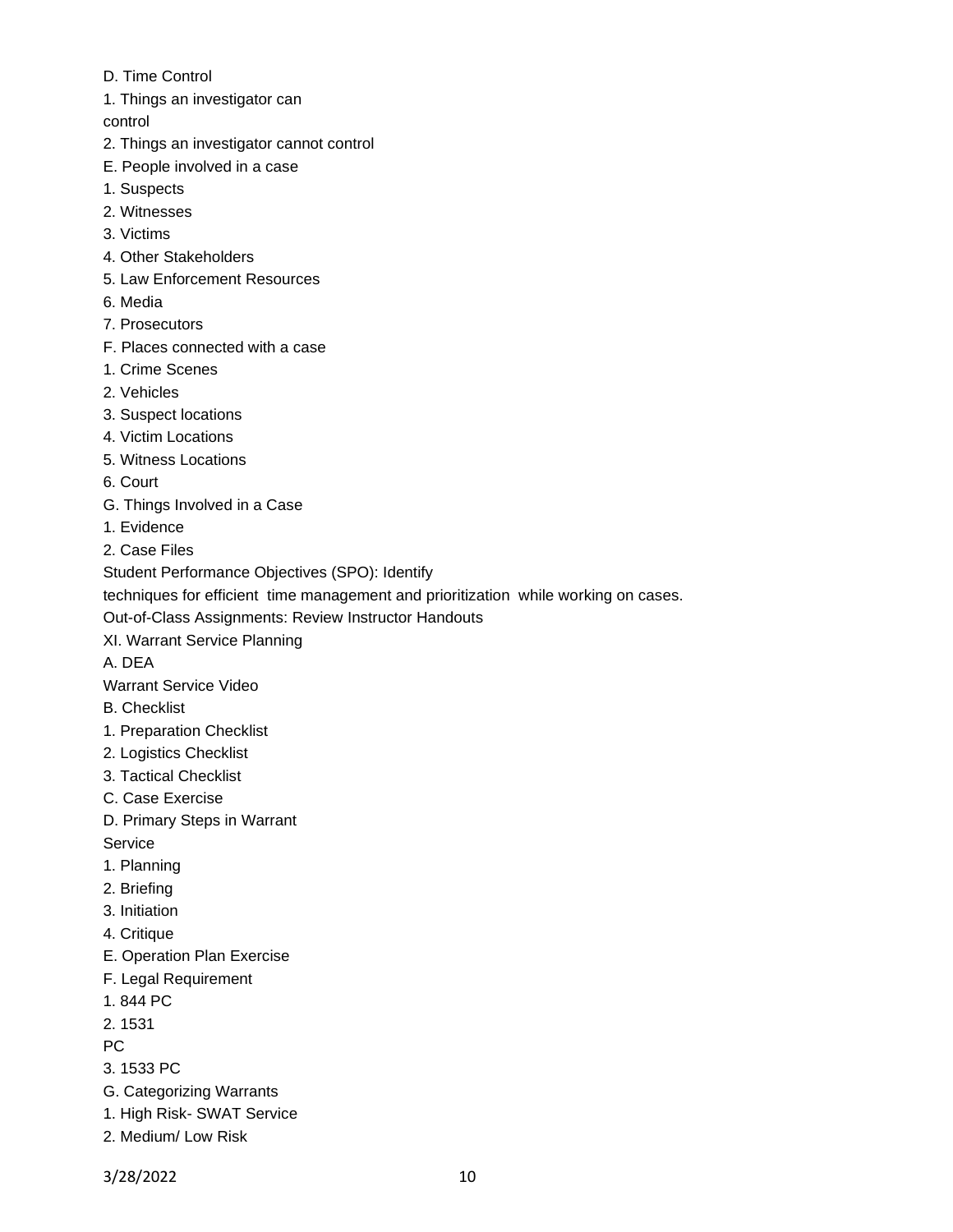- 3. Case Exercise- Risk Assessment
- H. Types of Service
- 1. Dynamic Entry
- 2. Rapid Entry
- 3. Surround and Call-out
- 4. Service Policy
- I. Video

Student Performance Objectives (SPO): Demonstrate the ability to properly

categorize a warrant as High Risk or Medium/ Low Risk.

Out-of-Class Assignments: Review Instructor Handouts

XII. Case Preparation and Courtroom Testimony

A. Pre-filing

considerations

- 1. Burden of proof
- 2. Types of Evidence
- 3. Arrest vs. Warrant Request
- 4. Show Ups, Photo and live line ups
- 5. Demonstrative Evidence
- B. Contact with the DA
- 1. Vertical vs. Horizontal Prosecution
- 2. Indictment vs. Complaint
- 3. Complaint paper flow
- 4. Problem/ Complex Cases
- 5. Pre-filling
- **Checklist**
- C. Submitting the Case to the District Attorney
- 1. Additional Investigation Required
- 2. Why Cases are Rejected
- D. Working with Prosecutors
- 1. Preliminary

**Examination** 

- 2. Review case with trial prosecutor
- 3. Coordinate with district attorney investigators
- 4. Work with prosecutors as requested
- 5. Maintain contact with

trial prosecutor

- 6. Friend or Foe?
- E. Courtroom Testimony
- 1. What hearing?
- 2. Preparation
- 3. Perception
- 4. Performance
- 5. Special
- Concerns

Student Performance Objectives (SPO): Identify types of evidence , indictment vs. complaints and courtroom testimony during class exercise.

Out-of-Class Assignments: Review Instructor

**Handouts**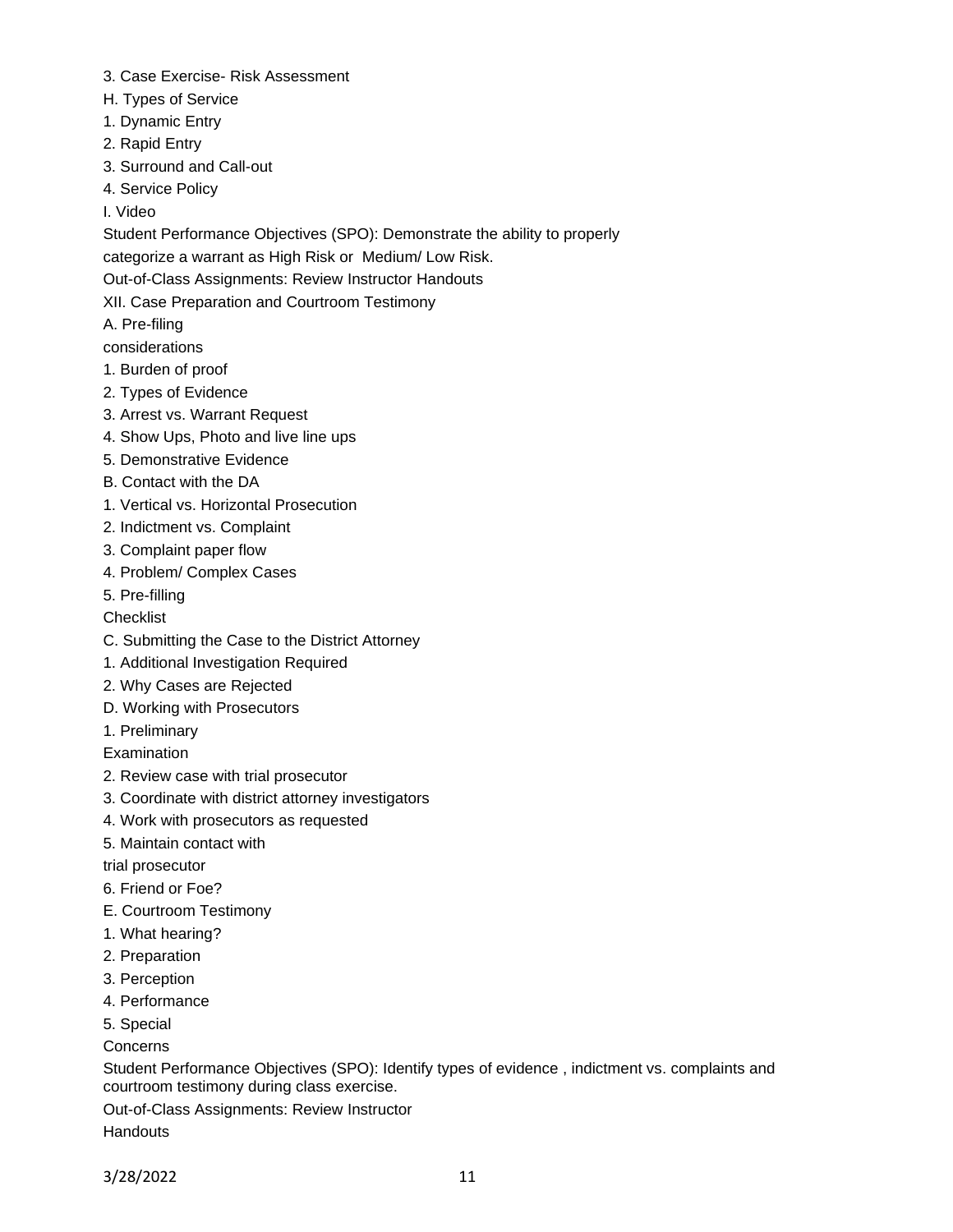- XII. Managing Informants
- A. Who are Informants
- 1. Citizens who identify themselves
- 2. Anonymous citizens
- 3. Law Enforcement
- 4. Criminals
- B. Use of Informants
- 1. Department Policy
- 2. Supervisors
- 3. Prosecutors
- 4. Judges
- C. Informant's Motives
- 1. Good Citizen
- 2. Wanna-Be's
- 3. Fear of Jail
- 4. Money
- 5. Revenge
- 6. Spies
- 7. Eliminate Competition
- D. Pitfalls and Problems, Contracts and Packages
- 1. Debrief the informant
- 2. Considerations
- 3. Informant Contracts
- 4. Informant Package
- E. Using the Informant
- 1. Get started
- 2. Avoid creating a

defense

- 3. Explain what needs to be done
- 4. Make informant earn his/her keep
- F. Maintain a Professional Relationship with the Informant
- 1. Meet the informant with

another officer

- 2. Document all payments
- 3. Avoid off-duty contacts
- 4. Remember, the informant will "do" you in a heartbeat
- G. Case Law
- H. Factors of Informants

**Testifying** 

- I. Avoid making the Informant a Better Crook
- 1. Use same officers to meet informant
- 2. Use the same cars
- 3. Use the same wire
- 4.
- Specialized Equipment
- 5. Case law
- 6. Personal Office
- 7. Discussion of other cases/ informants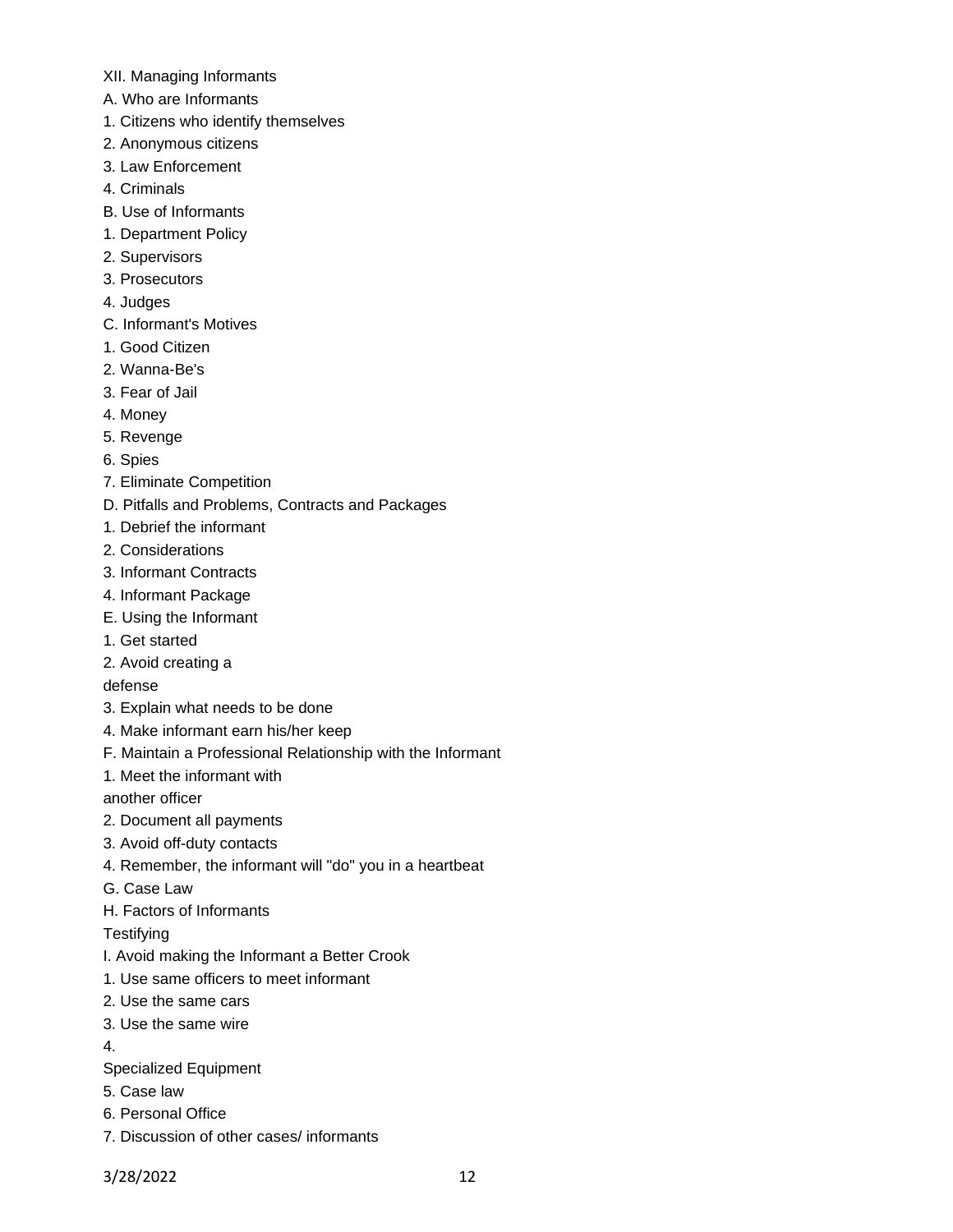- J. Civil Liabilities and Use of Informants
- 1. Labor codes
- 2. Civil codes
- 3. Hobbs Search Warrants

Student Performance Objectives (SPO): Identify Informant motives, department policy and possible problems when using informants.

Out-of-Class

Assignments: Review Instructor Handouts

### **METHODS OF INSTRUCTION:**

Skills Demonstration, Lecture, Scenario Training

### **OUT OF CLASS ASSIGNMENTS:**

Required Outside Hours: 45 Assignment Description: Read instructor Handouts Required Outside Hours: 45 Assignment Description: List the sequence of events at a mock crime scene including evidence and any special circumstances.

### **METHODS OF EVALUATION:**

Writing assignments Evaluation Percent 10

Evaluation Description

Percent range of total grade: 10 % to 20 % Term or Other Papers If this is a degree applicable course, but substantial writing assignments are NOT appropriate, indicate reason: Course primarily involves skill demonstration or problem solving

Problem-solving assignments Evaluation Percent 20 Evaluation Description Percent range of total grade: 20 % to 30 % Field Work Other: Skills Exam

Problem-solving assignments Evaluation Percent 50 Evaluation Description Percent range of total grade: 50 % to 90 % Class Performance/s Field Work Performance Exams

Objective examinations Evaluation Percent 20 Evaluation Description Percent range of total grade: 20 % to 40 % Other: Skills Demonstration

## **REPRESENTATIVE TEXTBOOKS:**

Verified by: Doug Achterman. Instructor Handouts.